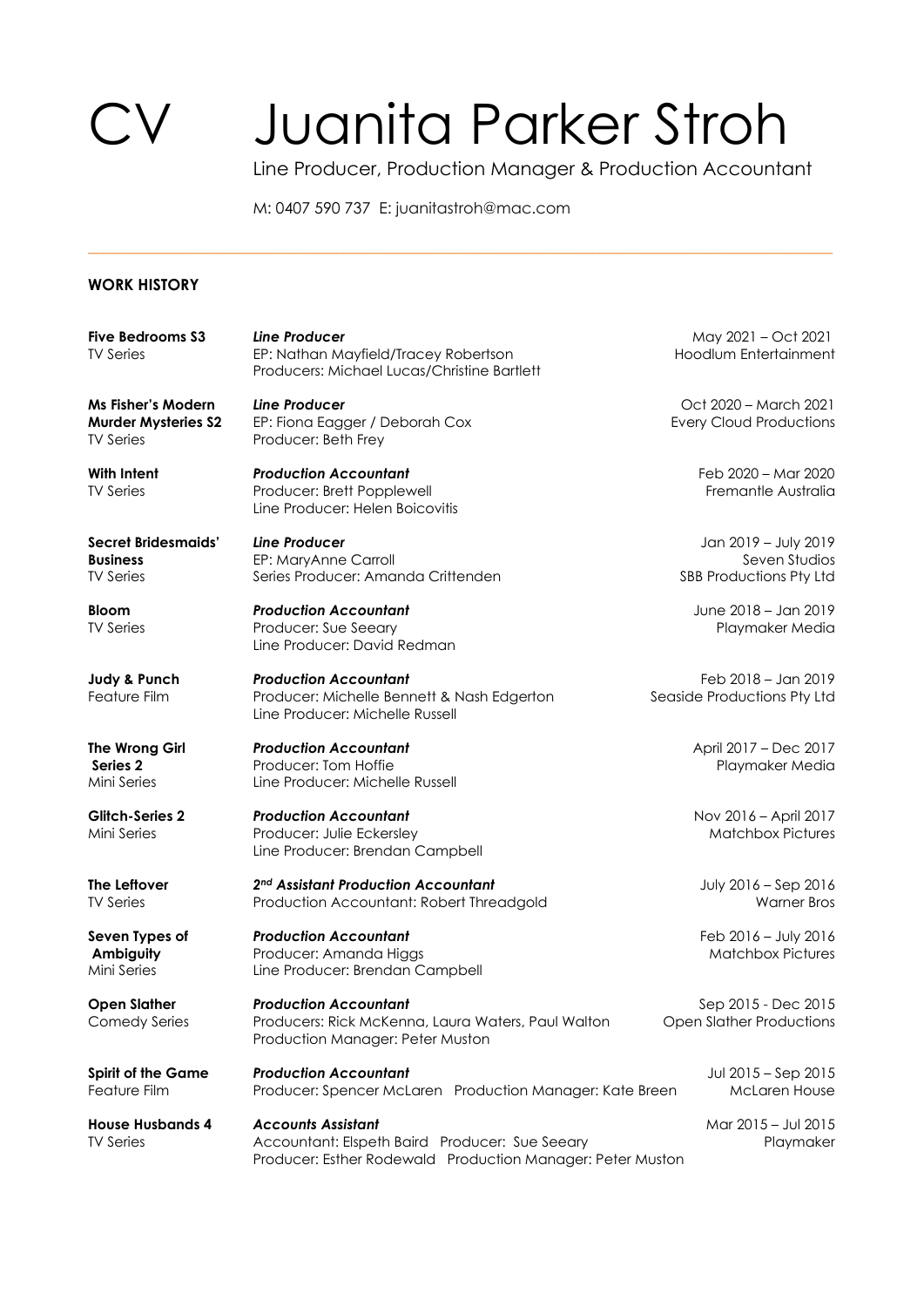| The Secret River<br>Mini Series                    | <b>Production Accountant</b><br>Producer: Stephen Luby Line Producer: Lesley Parker                                                                        | Jun 2014 - Jun 2015<br>The Secret River Productions      |
|----------------------------------------------------|------------------------------------------------------------------------------------------------------------------------------------------------------------|----------------------------------------------------------|
| <b>House Husbands 3</b><br><b>TV Series</b>        | <b>Accounts Assistant</b><br>Accountant: Elspeth Baird Producer: Sue Seeary<br>Line Producer: Esther Rodewald                                              | Jan 2014 - May 2014<br>Playmaker Media                   |
| <b>Cut Snake</b><br>Feature Film                   | <b>Accounts Assistant</b><br>Accountant: Tracey Tilyard Producer: Trevor Blainey<br>Line Producer: Brendan Campbell<br>Production Manager: James Grandison | Mar 2013 - May 2013<br><b>Matchbox Pictures</b>          |
| <b>The Broken Shore</b><br>Telemovie               | <b>Accounts Assistant</b><br>Accountant: Lucy Vorst Producer: Ian Collie<br>Line Producer: Carol Hughes Production Manager: Ben Lowe                       | Mar 2013 - May 2013<br><b>Essential Media</b>            |
| <b>Deep Sea Challenge</b><br>Documentary           | <b>Accountant - Pre production</b><br>Producer: Brett Popplewell                                                                                           | Oct 2011 - Mar 2012<br>National Geographic               |
| Something in the Air<br><b>TV Drama</b>            | Production Accountant - Part time (co-share)<br>Producer: Ros Tatarka                                                                                      | Jun 2000 - Jul 2001<br>Simpson Le Mesurier Films Pty Ltd |
| <b>Mall Boy</b><br>Feature Film                    | <b>Production Manager/Post production supervisor</b><br>Producer: Fiona Eagger                                                                             | Jul 1999 - Nov 1999<br>Twenty20 Pty Ltd                  |
| <b>Stingers</b><br><b>TV Series</b>                | <b>Production Accountant (fill in position)</b><br>Producer: John Wild                                                                                     | Jun 1998 - Jul 1998<br>Simpson Le Mesurier Films Pty Ltd |
| <b>The Date</b><br>Short film                      | Producer/Writer                                                                                                                                            | Feb 1998 - Mar 1998                                      |
| TV drama                                           | <b>Good Guys Bad Guys 2 Production Accountant</b><br>Producer: John Wild<br>Production Manager: Elisa Argenzio                                             | Oct 1997 - May 1998<br>Simpson Le Mesurier Films Pty Ltd |
| Halifax F.P. #3<br><b>Television Drama</b>         | <b>Production Accountant</b><br>Producer: Roger Le Mesurier<br>Producer: Terry Jennings                                                                    | Apr 1997 – Sep 1997<br>Simpson Le Mesurier Films Pty Ltd |
| Television Drama                                   | <b>Good Guys Bad Guys-1 Production Accountant</b><br>Producer: Roger Le Mesurier<br>Line Producer: Ros Tatarka                                             | Sep 1996 - Apr 1997<br>Simpson Le Mesurier Films Pty Ltd |
| Halifax F.P. #2<br><b>Television Drama</b>         | <b>Production Accountant</b><br>Producer: Roger Le Mesurier<br>Line Producer: Ros Tatarka                                                                  | Sep 1995 – Feb 1996<br>Simpson Le Mesurier Films Pty Ltd |
| Law of the Land #4<br><b>Television Series</b>     | <b>Production Accountant</b><br>Producer: Richard Clendinnen                                                                                               | Jan 1995 - May 1995<br>Roadshow Coote & Carroll Pty Ltd  |
| <b>On Our Selection</b><br>Feature Film            | <b>Production Accountant</b><br>Producer: Anthony Buckley<br>Co-Producer: Carol Hughes                                                                     | Aug 1994 - Mar 1995<br>Anthony Buckley Productions       |
| Melbourne<br><b>International Film</b><br>Festival | <b>Accountant - part time</b><br>Director: Tait Brady<br>Administrator: Jakki Mann                                                                         | Jan 1993 - Jul 1994                                      |
| Law of the Land #3<br><b>Television Series</b>     | <b>Production Accountant</b><br>Line Producer: Richard Clendinnen                                                                                          | Apr 1994 – Jul 1994<br>Roadshow Coote & Carroll Pty Ltd  |
| <b>Lucky Break</b><br>Feature Film                 | <b>Production Accountant</b><br>Line Producer: Bob Weis<br>Production Manager: Lesley Parker                                                               | Oct 1993 - Apr 1994<br>Weis Films/Lewin Films            |